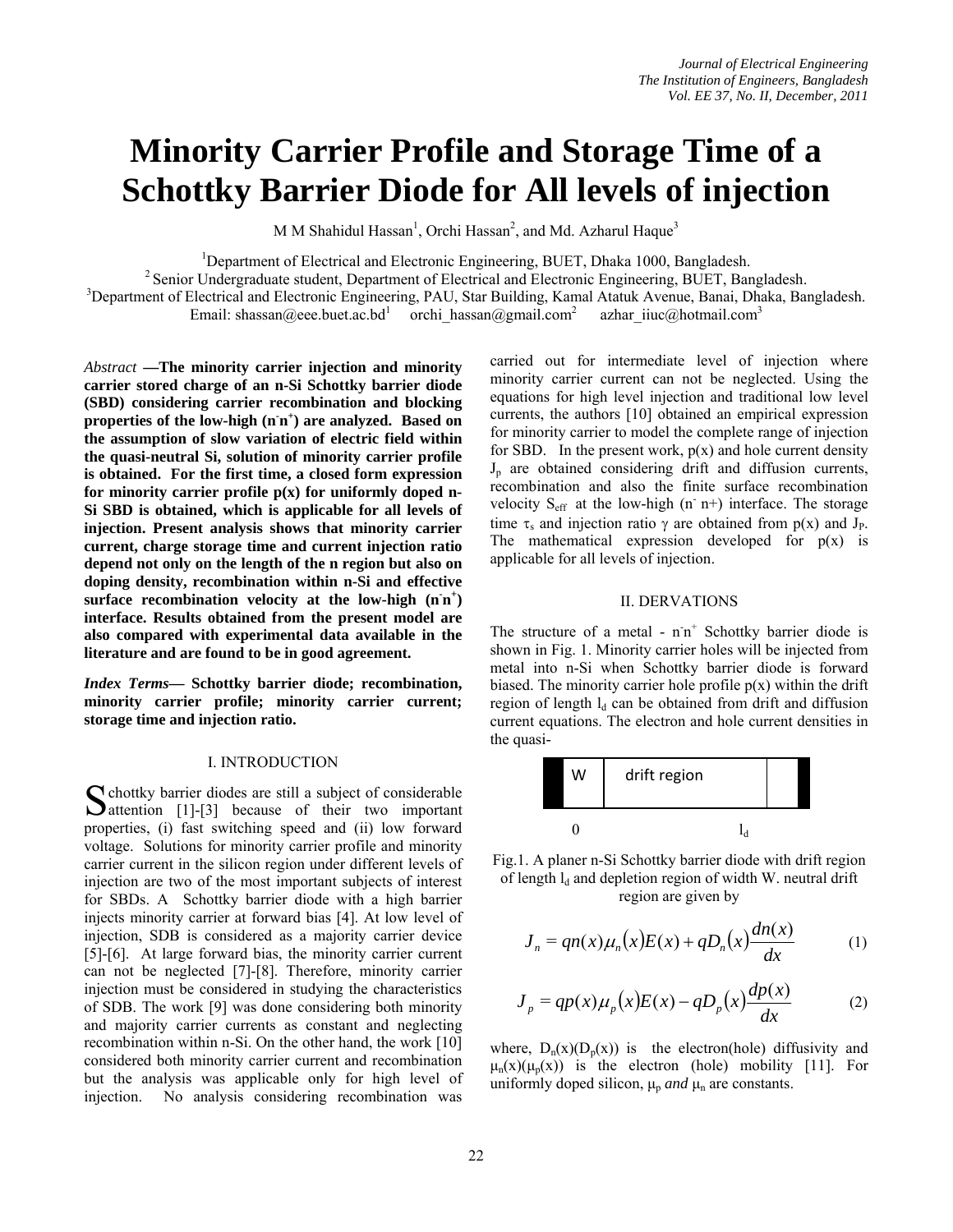The current continuity equations are

$$
\frac{dJ_n(x)}{dx} = qrn(x) \tag{3}
$$

$$
\frac{dJ_p(x)}{dx} = -qrp(x) \tag{4}
$$

where r is the net recombination rate [12].

The quasi-neutral condition is

$$
n(x) = p(x) + N_d \tag{5}
$$

where  $N_d$  is the doping density of n-Si region.

Using eq.(1)- (5), a second order differential equation for  $p(x)$  can be obtained which is not analytically tractable. On the other hand, for low level of injection  $p(x) \ll N_d$  and eq.(5) will be reduced to  $n(x)=N_d$ , which leads to a analytically tractable differential quation for  $p(x)$ . Incase of high level of injection  $p(x) \gg N_d$  and eq.(5) will be reduced to  $n(x)=p(x)$  which also leads to an analytically tractable differential equation for  $p(x)$ . But for intermediate level of injection,  $p(x)$  is comparable to  $N_d$  and no simplifications to eq.(5) cannot be done. Therefore, in order to obtain an expression for  $p(x)$  applicable for all levels of injection, an appropriate assumption needs to be made.

It is known that the electric field in the quasi-neutral n-Si varies very slowly. So, in order to obtain an analytically tractable differential equation applicable for all levels of injection, derivative of the slow varying electric field is neglected. The differential equation then reduces to the form given below

$$
\frac{dp^2(x)}{dx^2} - \frac{r(1+m)}{2D_p}p(x) = \frac{r}{2D_n}N_d
$$
 (6)

where, 
$$
m = \frac{D_p}{D_n}
$$
.

The solution of (6) can be written as

$$
p(x) = A \exp(\sqrt{a}x) + B \exp(-\sqrt{a}x) - \frac{m}{1+m}N_d
$$
 (7)

where A and B are arbitray constants and

$$
a=\frac{r(1+m)}{2D_p}.
$$

At  $x = 0$ ,  $p(0) = p_0$ , and from (7)

$$
p_o + \frac{m}{2(1+m)} N_d = A + B \tag{8}
$$

where  $p_0$  is given by [9]

$$
p_o = \frac{N_d}{2} \left( \sqrt{1 + \frac{4n_{ie}^2 (J_{no}/J_{ns} + 1)}{N_d}} - 1 \right).
$$
 (9)

The effective intrinsic carrier concentration,  $n_{ie}$  depends upon  $N_d$  as [13]

$$
n_{ie}^{2}(x) = n^{2}{}_{io} \left(\frac{N_{d}(x)}{N_{ref}}\right)^{\alpha}
$$
 (10)

Where  $n_{io}$  is the intrinsic carrier concentration for uniformly doped Silicon and N<sub>ref</sub> is the reference doping density.

For  $N_d \leq N_{ref}$ ,  $n_{ie} = n_{io}$ .

The thermionic emission diode current at  $x = 0$  is given by [14]

$$
J_{no} = J_{ns} \left( \exp\left( qV_f / kT \right) - 1 \right) \tag{11}
$$

and

$$
J_{ns} = A^{**}T^2 \exp\left(-\frac{q\phi_B}{kT}\right)
$$

where,  $V_f$  is the forward biased voltage across the Schottky contact, A\*\* is the effective Richardson constant, k is the Boltzmann constant and T is the diode temperature in Kelvin. The width of the space charge region W depends on applied voltage and is given by [14]

$$
W = \frac{2\varepsilon_s \left[ \phi_B - \frac{kT}{q} \ln \frac{N_C}{N_d} - \frac{kT}{q} \ln \left( 1 + \frac{J_{no}}{J_{ns}} \right) - \frac{kT}{q} \right]}{qN_d} (12)
$$

where  $N_c$  is the effective density of states in the conduction band.

From eq. (1), (2) and (7),  $J_n(x)$  can be obtained

$$
J_n(x) = \frac{p(x) + N_d}{mp(x)} J_p(x) + qD_n\left(\frac{2p(x) + N_d}{p(x)}\right)
$$

$$
\times \left[\sqrt{a}\left(A\exp\left(\sqrt{a}x\right) - B\exp\left(-\sqrt{a}x\right)\right)\right] \quad (13)
$$

Substituting  $x = 0$ , and  $J_n(0) = J_{n0}$  in (13), it can be shown

$$
\frac{J_{no}p_o}{q\sqrt{a}D_n(2p_o+N_d)} - \frac{(p_o+N_d)}{q\sqrt{a}mD_n(2p_o+N_d)}J_{po} = A+B
$$
\n(14)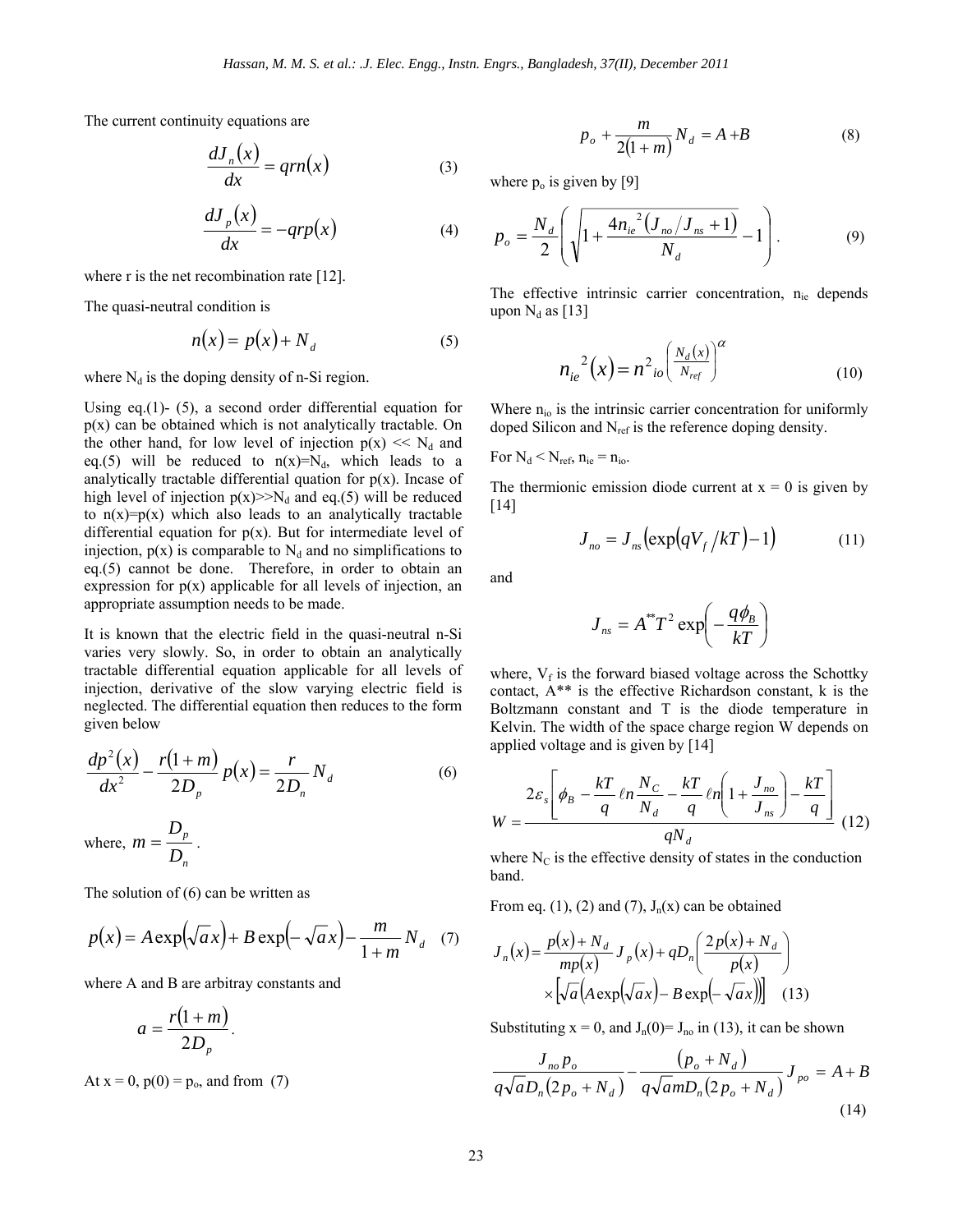The constant A and B can be obtained from (8) and (14) . Finally,  $p(x)$  can be written as

$$
p(x) = \frac{1}{2} \left( p_o + \frac{m}{(1+m)} N_d \right) \exp\left(\sqrt{ax}\right) + \exp\left(\sqrt{ax}\right) + \frac{1}{2q\sqrt{a}D_n(2p_o + N_d)} \times \left( J_{n_o} p_o - \frac{p_o + N_d}{m} J_{po} \right) \exp\left(\sqrt{ax}\right) - \exp\left(\sqrt{ax}\right) - \frac{m}{1+m} N_d \tag{15}
$$

The hole current density  $J_{po}$  can be obtained by integrating (4) from  $x = 0$  to  $x = l_d$ . Integration gives

$$
J_{\rho o} = \frac{1}{2} \left( p_o + \frac{m}{(1+m)} N_d \right) \left( \frac{C}{D} \right) + \frac{J_{\rho o} p_o}{2\sqrt{a} D_n (2p_o + N_d)} \times \frac{F}{D} \tag{16}
$$

where,

$$
C = \frac{qS_{\text{eff}}}{2} \left( \exp\left(\sqrt{a}x\right) + \exp\left(-\sqrt{a}x\right) \right) +
$$

$$
\frac{qr}{2\sqrt{a}} \left( \exp\left(\sqrt{a}x\right) - \exp\left(-\sqrt{a}x\right) \right)
$$

$$
D = S_{\text{eff}} \left( \exp\left(\sqrt{a}x\right) - \exp\left(-\sqrt{a}x\right) \right) + \frac{r}{\sqrt{a}} \left( \exp\left(\sqrt{a}x\right) + \exp\left(-\sqrt{a}x\right) - 2 \right)
$$

and

$$
F = -q \frac{mN_d}{1+m} \left( S_{\text{eff}} + r l_d \right)
$$

In obtaining  $(16)$ , the hole current density at  $n^+$  interface,  $J_{pl}$  = qSe<sub>ff</sub>p<sub>l</sub> is used. Hole density p<sub>l</sub> is obtained by putting  $x=l_d$  in (15). In this work, the effective surface recombination velocity  $S_{\text{eff}}$  of the low-high (n<sup>-n+</sup>) junction given in [15] is used.

There are two important parameters that characterize SBD. One is the storage time  $\tau_s$  and the other is the injection ratio γ. The storage time can be derived by dividing the stored charge  $Q_s$  by the reverse sweeping current density  $J_r[7]$ .

$$
\tau_s = \frac{Q_s}{J_r} \tag{17}
$$

where  $Q_s$  is the total excess minority charges stored in the quasi-neutral drift region.  $Q_s$  can be found by integrating (15)

$$
Q_s = q \int_0^{l_d} \left( p(x) - \frac{n_{ie}^2}{N_d} \right) dx = \left( \exp\left(\sqrt{a}l_d\right) - \exp\left(-\sqrt{a}l_d\right) \right) G
$$

$$
+ \left( \exp\left(\sqrt{a}l_d\right) + \exp\left(-\sqrt{a}l_d\right) - 2 \right) H - q l_d \left( \frac{m N_d}{1 + m} + \frac{n^2_{ie}}{N_d} \right) (18)
$$

where

$$
G = \frac{q\left(p_o + \frac{mN_d}{1+m}\right)}{2\sqrt{a}} \text{ and}
$$
  

$$
H = \frac{1}{2aD_n} \left(\frac{J_{no}p_o}{2p_o + N_d} - \frac{J_{po}}{m} \left(\frac{p_o + N_d}{2p_o + N_d}\right)\right)
$$

The minority current injection ratio  $\gamma$  is obtained through

$$
\gamma = \frac{J_{po}}{J_{no} + J_{po}} = \frac{J_{po}}{J}
$$
 (19)

where J is the total current density.

The electric field  $E(x)$  can be obtained from (1), (2) and (15). Integration of electric field from  $x = 0$  to  $x = l_d$  gives

For 
$$
K^2
$$
-4AB > 0

$$
V_{inj} = \frac{J}{q\sqrt{a}\mu_n(1+m)\sqrt{K^2 - 4AB}} \times
$$
  
\n
$$
\left[ln\left(\frac{2A\exp(\sqrt{al}_d) + K - \sqrt{K^2 - 4AB}}{2A\exp(\sqrt{al}_d) + K + \sqrt{K^2 - 4AB}}\right) - \frac{2A + K - \sqrt{K^2 - 4AB}}{2A + K + \sqrt{K^2 - 4AB}}\right]
$$
  
\n
$$
+ \frac{(1-m)V_t}{1+m}ln\frac{(1+m)p_b + N_d}{(1+m)p_l + N_d}
$$
  
\n(20)

For  $K^2$ -4AB = 0

$$
V_{inj} = 2\left(\frac{1}{K + 2A} - \frac{1}{L + 2A\exp(\sqrt{a}l_d)}\right)
$$
 (20a) For K<sup>2</sup> -  
4AB < 0

$$
V_{inj} = \frac{2J}{q\sqrt{a}\mu_n(1+m)} \left[ \tan^{-1} \left( \frac{2A \exp(\sqrt{a}l_d) + K}{\sqrt{K^2 - 4AB}} \right) - \right] + \frac{(1-m)V_t}{1+m} \ln \frac{(1+m)p_o + N_d}{(1+m)p_l + N_d}
$$
(20b)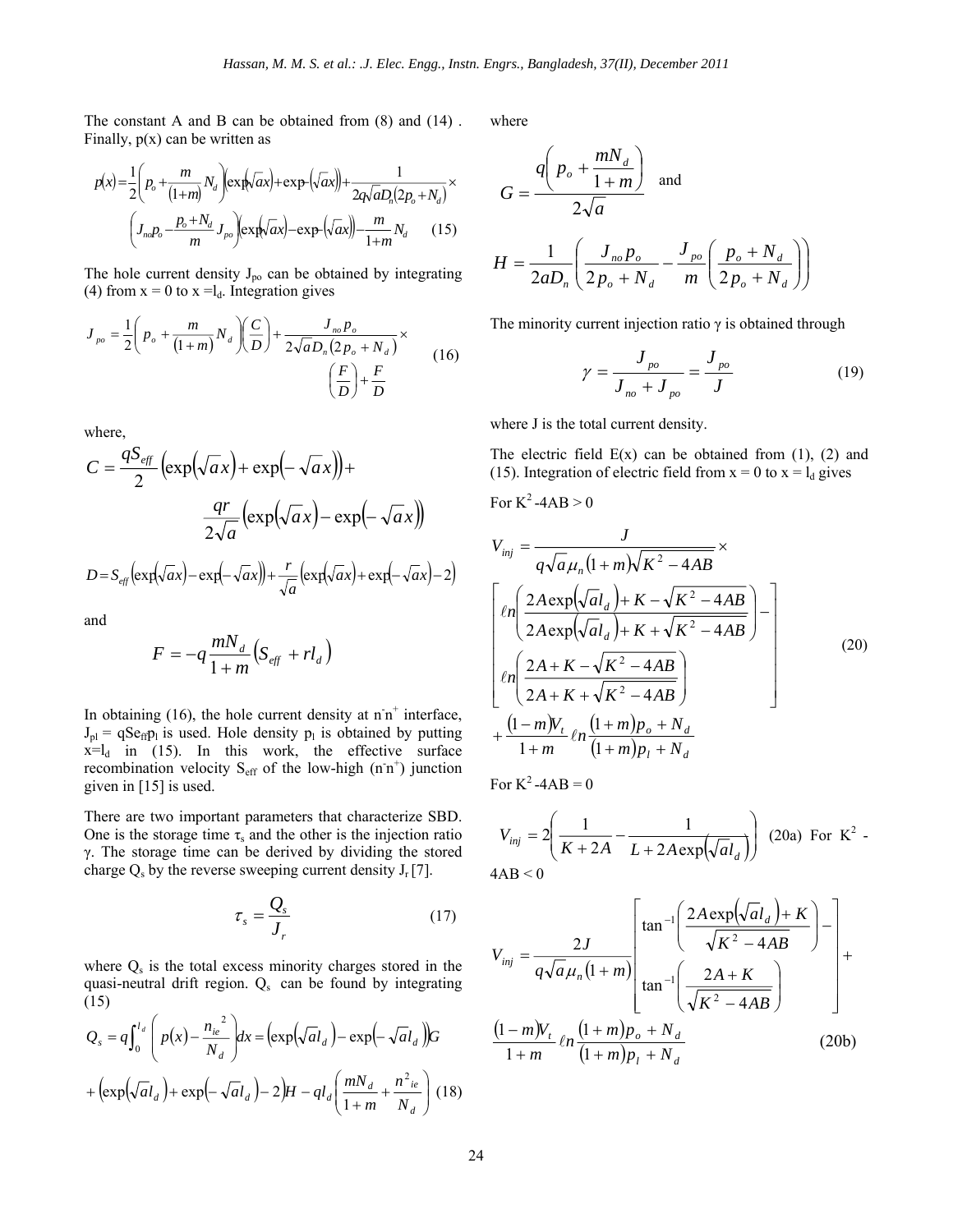where,

$$
K = \frac{1-m}{1+m} N_d
$$

The applied voltage  $V_a$  is given by

$$
V_a = V_f + V_{inj} + JR_c \tag{21}
$$

where  $R_C$  is the specific series contact resistance [10] expressed in  $Ω/cm<sup>2</sup>$ .

#### III. RESULTS AND DISCUSSIONS

The equations derived in section II are used to study the characteristics of a Schottky barrier diode. Fig. 2 shows hole density  $p(x)$  within the drift region for three different values of  $N_d$ . Hole density  $p(x)$  increases with x. But for a given x,  $p(x)$  is higher for smaller N<sub>d</sub>. The minority carrier hole density  $(n_{ie}^2/N_d)$  in n-Si at thermal equilibrium decreases with increase of  $N_d$ .



Fig. 2. Hole density  $p(x)$  within n-Si region of a Schottky barrier diode for three different values of  $N_d$ . Device parameters:  $\varphi_B = 0.85V$ ,  $l_d = 1 \mu m$  and  $S_{eff} = 10^4$  cm.s<sup>-1</sup> and  $V_a = 0.5V$ .

Therefore,  $p(x)$  decreases with increase of  $N_d$  at a given voltage across junction. Fig. 3 shows the minority carrier current density  $J_{po}$  as a function of applied voltage  $V_a$  for three different doping densities.



Fig.3. Minority carrier current density  $J_{\text{po}}$  as a function of applied voltage  $V_a$  for three different doping densities. Device parameters:  $\varphi_B = 0.85V$ ,  $l_d = 1 \mu m$  and  $S_{eff} = 10^4$  $cm.s^{-1}$ .

For a given  $N_d$ ,  $J_{po}$  increases with  $V_a$ . But at high voltages,  $J_{po}$  increases faster with small  $N_d$ . At low applied voltage, the voltage across drift region decreases with increase of  $N_d$ and voltage across the junction increases. Therefore,  $J_{po}$ increases with  $N_d$ . At high applied voltage  $V_a$ , voltage across drift region increases with  $N_d$  and consequently the voltage across junction will decrease resulting in decrease of  $J_{po}$  with increase of  $N_d$ . The results for  $J_{po}$  as a function of  $V_a$  for three different barrier heights are plotted in Fig. 4.  $J_{po}$ increases with  $\varphi_B$ . For low  $\varphi_B$ , contribution of  $J_{po}$  to  $\tau_s$  and  $\gamma$ may be neglected.



Fig. 4. Forward biased Schottky barrier diode currents as a function of applied voltage  $V_a$  for three different values of  $\varphi_B$ . Device parameters:  $N_d = 1x10^{15}$  cm<sup>-3</sup>,  $l_d = 1 \mu$ m and  $S_{eff}$  $= 10^4$  cm.s<sup>-1</sup>.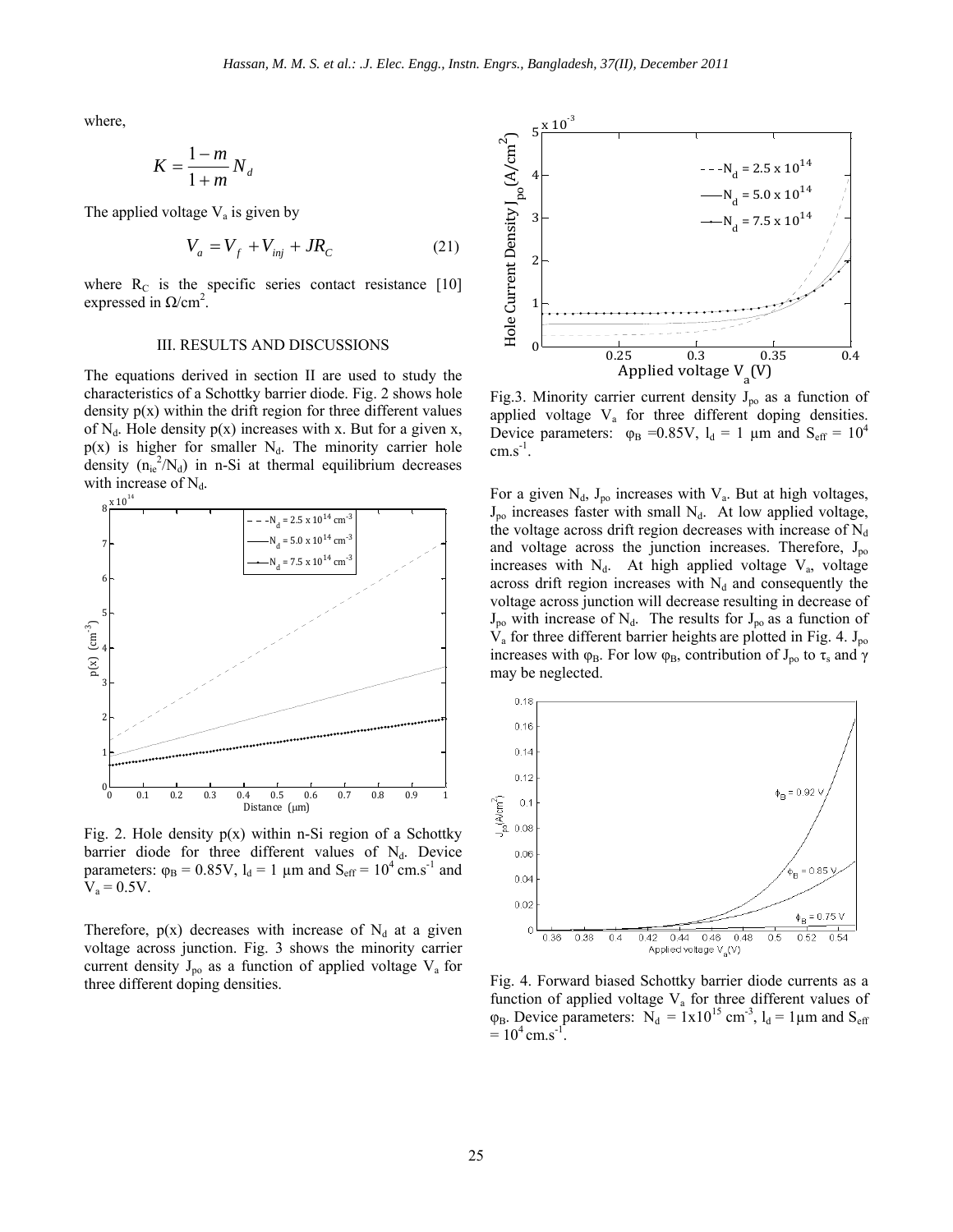



Fig. 5. (a) Storage time  $\tau_s$  as a function of  $V_a$  for three different doping densities. (b) Injection ratio  $\gamma$  as a function of Va for three different doping densities. Device parameters:  $\varphi_B = 0.85V$ ,  $l_d = 1 \mu m$  and  $S_{eff} = 10^4 \text{ cm.s}^{-1}$ .

Fig. 5(a) shows  $\tau_s$  while Fig. 5(b) shows variation of  $\gamma$  as a function of  $V_a$  for three different values of  $N_d$ . For a given  $V<sub>a</sub>$ , the storage charge per unit area  $Q<sub>s</sub>$  decreases with increase of  $N_d$ . The profile  $p(x)$  for higher  $N_d$  falls below that for lower  $N_d$  (Fig. 2) and consequently  $Q_s$ , the total charge under the profile  $p(x)$ , decreases with increase of  $N_d$ .

Dependence of  $\tau_s$  and  $\gamma$  upon drift length  $l_d$  is shown in Fig. 6(a) and 6(b) respectively. Both  $\tau_s$  and  $\gamma$  depend on  $l_d$  and increase with  $l_d$ .

Fig. 6. Variation of (a)  $\tau_s$  and (b)  $\gamma$  as a function of  $V_a$  for three different values of drift length  $l_d$ . Device parameters:  $\varphi_B = 0.85V$ ,  $N_d = 1x10^{15}$  cm<sup>-3</sup> and  $S_{eff} = 10^4$  cm.s<sup>-1</sup>.

Fig. 7(a) and 7(b) show dependence of  $\tau_s$  and  $\gamma$  on S<sub>eff</sub> respectively. The storage time  $\tau_s$  increases with S<sub>eff</sub>. As the recombination increases with S<sub>eff</sub>, more holes will be required to sustain that increased current within n-Si and  $Q_s$ will increase.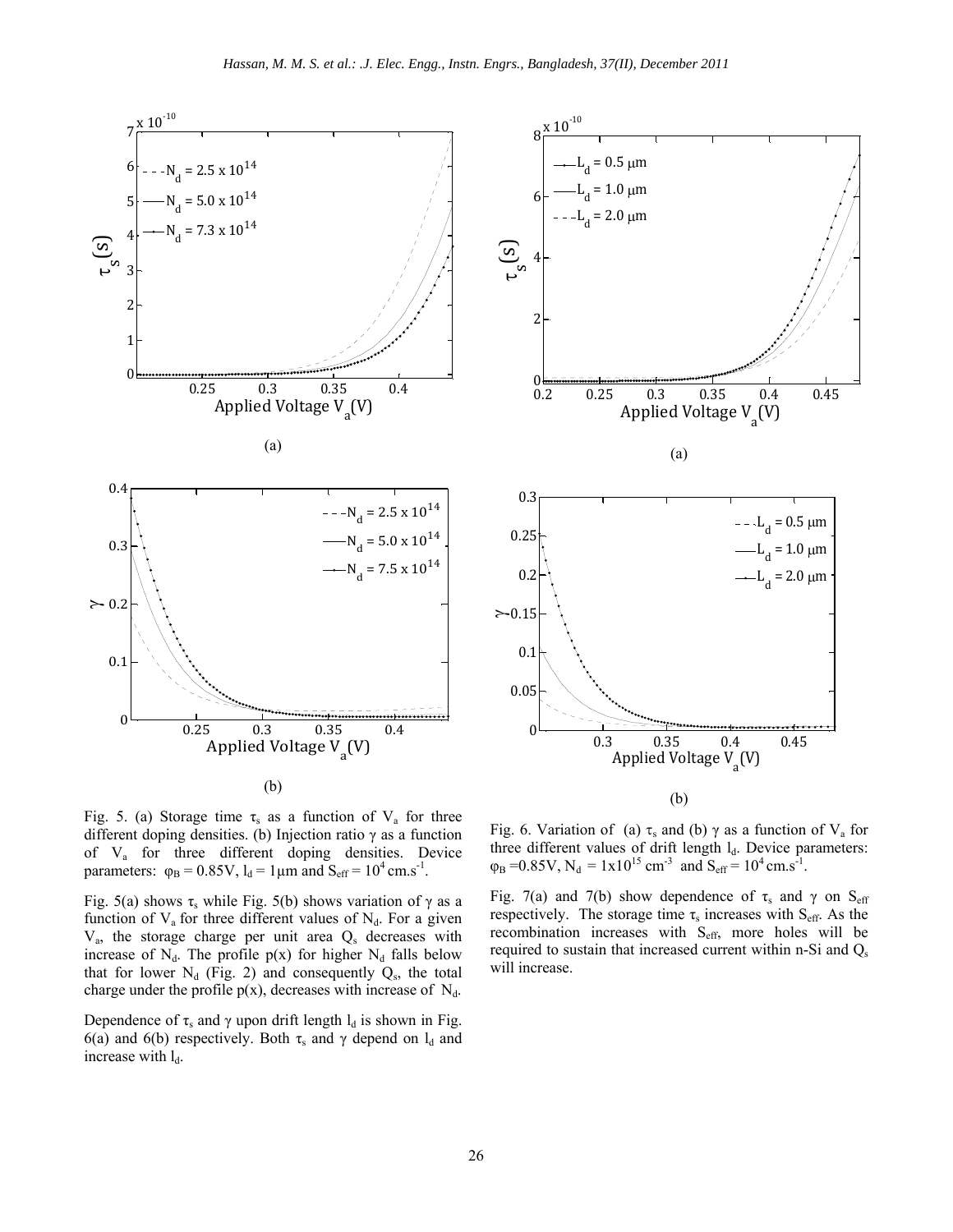

(b)

Fig. 7. (a) Storage time  $\tau_s$  as a function of  $V_a$  for three different values of S<sub>eff.</sub> (b) Injection ratio  $\gamma$  as a function of  $V_a$  for three different values of  $S_{\text{eff}}$ . Device parameters:  $N_d$  $= 1x10^{15}$  cm<sup>-3,</sup>  $l_d = 1 \mu m$  and  $\varphi_B = 0.65$  V.

The total forward biased current density can be obtained from equations (11) and (16). The variation of currentvoltage characteristics are compared with the experimental data [16]. Fig.8 shows I-V characteristics obtained from the present model and also from experimental data for two different barrier heights. For higher barrier height, the current is smaller than that for lower barrier height at a given applied voltage  $V_a$ . The two results are found to be in good agreement.



Fig.8. Comparison of calculated current-voltage characteristics with experimental results.

## IV. CONCLUSION

Mathematical expression for  $p(x)$  is obtained considering drift, diffusion and recombination components of both minority and majority carrier currents. In this analysis the blocking property of low-high (n-n+) interface is also considered. The equation for  $p(x)$  is applicable for all levels of injection. Study shows that the storage charge  $Q_s$  and storage time depend upon minority carrier current and effective surface recombination velocity. It is concluded that minority current must not be neglected in obtaining  $J$  and  $Q_s$ for higher barrier height  $\varphi_B$ . The study also shows that SDBs with thin drift region, higher doping density and small effective recombination velocity give smaller  $\tau_s$  andy.

### REFERENCES

- [1] S. Khanna, A. Noor, S. Neeleshwar and M. S. Tyagi, "Electrical Characteristics of chrominium/4H-SiC Schottky barrier diodes," Int. J. Engineering and Technol., 2010, vol.2, pp.220-225.
- [2] R. T. Tung, "Recent advances in Schottky barrier concepts," Material Science and Engineering 2001, vol. 35, pp. 1-138.
- [3] U. K. Pfeiffer, C. Mishra , R. M. Rassel, S. Pinkett, and S. K. Reynolds, " Schottky Barrier Diode Circuits in Silicon for Future Millimeter-Wave and Terahertz Applications," IEEE trans. on microwaves theory and techniques, 2008, vol. 56, pp.364-371.
- [4] D. L. Scharfetter. "Minority carrier injection and charge storage in epitaxial Schottky barrier diodes," Solid-State Electron., 1965, vol. 8, pp.299-311.
- [5] M. Alavi, D. K. Cheng and W. Yu, "Minority carrier injection in Pt-Si Schottky barrier diodes at high current densities," IEEE Trans on Electron Devices, 1987, vol. 34, pp.1134-1140.